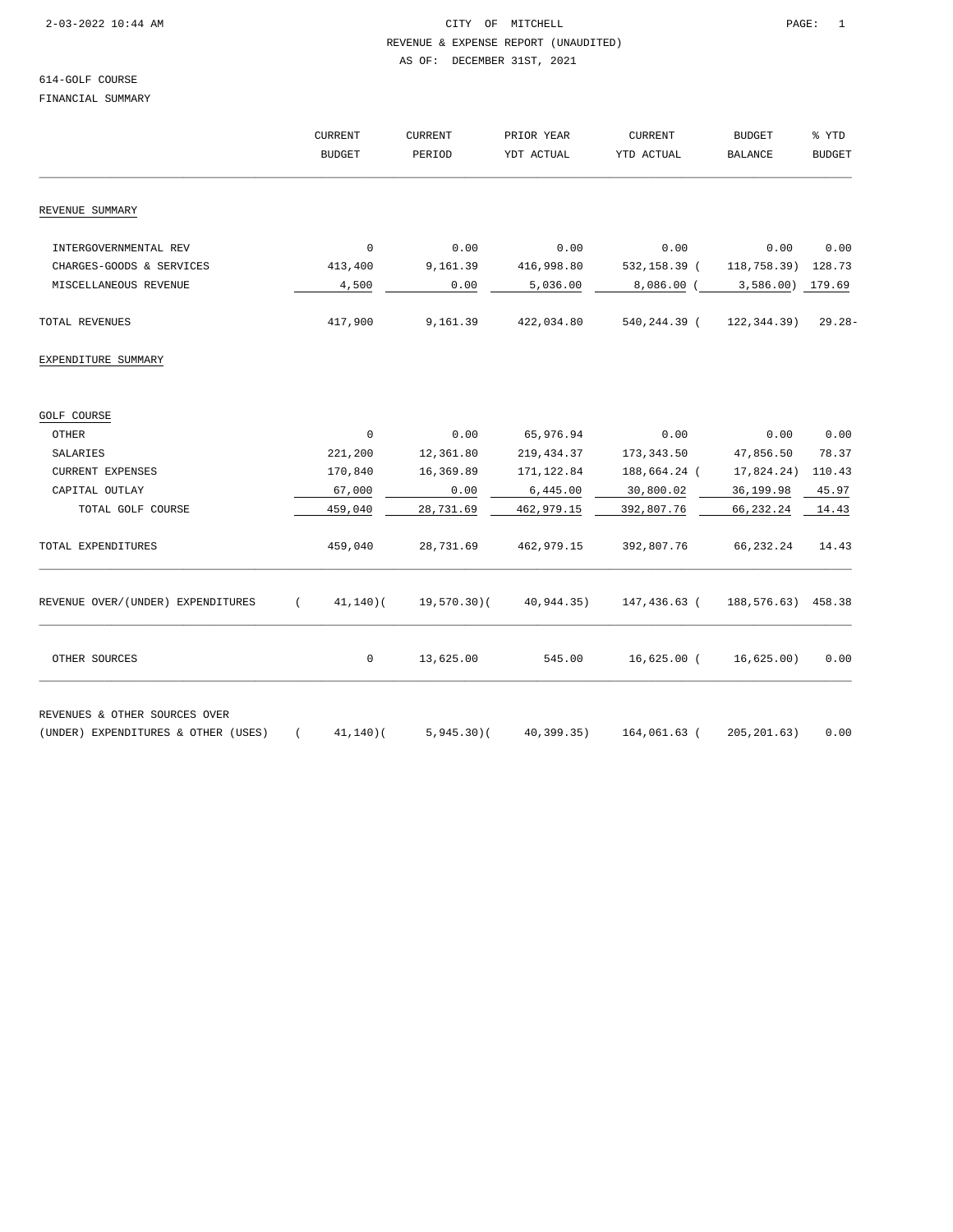REVENUE & EXPENSE REPORT (UNAUDITED) AS OF: DECEMBER 31ST, 2021

614-GOLF COURSE

| <b>REVENUES</b>                               | <b>CURRENT</b><br><b>BUDGET</b> | <b>CURRENT</b><br>PERIOD | PRIOR YEAR<br>YDT ACTUAL | <b>CURRENT</b><br>YTD ACTUAL | <b>BUDGET</b><br><b>BALANCE</b> | % YTD<br><b>BUDGET</b> |
|-----------------------------------------------|---------------------------------|--------------------------|--------------------------|------------------------------|---------------------------------|------------------------|
|                                               |                                 |                          |                          |                              |                                 |                        |
| INTERGOVERNMENTAL REV                         |                                 |                          |                          |                              |                                 |                        |
| 614-33930 FEMA DISAST ASST-CFDA #97.036       | $\mathbf 0$                     | 0.00                     | 0.00                     | 0.00                         | 0.00                            | 0.00                   |
| 614-33931 STATE OF SD-DISASTER ASSIST         | 0                               | 0.00                     | 0.00                     | 0.00                         | 0.00                            | 0.00                   |
| TOTAL INTERGOVERNMENTAL REV                   | $\Omega$                        | 0.00                     | 0.00                     | 0.00                         | 0.00                            | 0.00                   |
| CHARGES-GOODS & SERVICES                      |                                 |                          |                          |                              |                                 |                        |
| 614-3461 MEMBERSHIP FEES                      | 142,000                         | 5,857.50                 | 135,068.31               | 169,775.63 (                 | 27,775.63)                      | 119.56                 |
| 614-3462 RANGE MEMBERSHIP                     | 12,500                          | 0.00                     | 13,613.95                | 17,488.40 (                  | 4,988.40)                       | 139.91                 |
| 614-34620 RANGE BALLS                         | 13,500                          | 49.54                    | 14,215.66                | 20,319.27 (                  | 6,819.27)                       | 150.51                 |
| 614-34622 ADULT GREEN FEES                    | 82,000                          | 0.00                     | 89,466.06                | 108,108.82 (                 | 26,108.82)                      | 131.84                 |
| 614-34623 ADULT 9/18 SPLIT                    | $\mathbf 0$                     | 0.00                     | 0.00                     | 0.00                         | 0.00                            | 0.00                   |
| 614-34626 PUNCH CARDS                         | 16,000                          | 372.10                   | 19,278.97                | 14,697.78                    | 1,302.22                        | 91.86                  |
| 614-3463 ELECTRIC CART & STORAGE FEE          | 17,000                          | 2,768.83                 | 18,513.49                | 21,893.57 (                  | 4,893.57)                       | 128.79                 |
| 614-34630 1.5% TOURISM TAX~RANGE BALLS        | 200                             | 0.74                     | 213.33                   | $304.84$ (                   | 104.84)                         | 152.42                 |
| 614-34631 CART RENTAL                         | 87,000                          | 112.68                   | 91,514.49                | 126,713.01 (                 | 39,713.01)                      | 145.65                 |
| 614-34632 LAWN BOWLING MAINTENANCE            | $\mathbf 0$                     | 0.00                     | 0.00                     | 0.00                         | 0.00                            | 0.00                   |
| 614-3464 ANNUAL TRAIL FEES                    | 17,500                          | 0.00                     | 17,502.35                | 19,305.18 (                  | 1,805.18)                       | 110.32                 |
| 614-34641 LOCKER FEE                          | 1,000                           | 0.00                     | 871.39                   | 2,008.47 (                   | 1,008.47)                       | 200.85                 |
| 614-3465<br>TOURNAMENT SPONSOR FEE            | 19,000                          | 0.00                     | 11,545.07                | 26,043.20 (                  | 7,043.20)                       | 137.07                 |
| 614-3466<br>MISC/GAS/PROG/CLUBHOUSE           | 2,300                           | 0.00                     | 1,249.39                 | 1,782.35                     | 517.65                          | 77.49                  |
| 614-3467<br>ADVERTISING REVENUE (NO TAX)      | 3,400                           | 0.00                     | 3,946.34                 | 3,717.87 (                   | 317.87) 109.35                  |                        |
| 614-3469<br><b>INTEREST EARNED</b>            | $\mathbf 0$                     | 0.00                     | 0.00                     | 0.00                         | 0.00                            | 0.00                   |
| TOTAL CHARGES-GOODS & SERVICES                | 413,400                         | 9,161.39                 | 416,998.80               | 532,158.39 (                 | 118,758.39)                     | $28.73-$               |
| MISCELLANEOUS REVENUE                         |                                 |                          |                          |                              |                                 |                        |
| $614 - 367$<br>CONTRIBUTION FR PRIVATE SOURCE | $\Omega$                        | 0.00                     | 0.00                     | $3,500.00$ (                 | 3,500.00)                       | 0.00                   |
| 614-3671<br>CONTR FR PRIVATE SOURCE LAWN B    | 0                               | 0.00                     | 0.00                     | 0.00                         | 0.00                            | 0.00                   |
| 614-3672<br>CITY CONTRIBUTION                 | 4,500                           | 0.00                     | 4,500.00                 | 4,500.00                     | 0.00                            | 100.00                 |
| 614-369<br>REFUNDS AND REIMBURSEMENTS         | $\mathsf 0$                     | 0.00                     | 536.00                   | 86.00(                       | 86.00)                          | 0.00                   |
| TOTAL MISCELLANEOUS REVENUE                   | 4,500                           | 0.00                     | 5,036.00                 | $8,086.00$ (                 | 3,586.00                        | $79.69 -$              |
|                                               |                                 |                          |                          |                              |                                 |                        |
| TOTAL REVENUE                                 | 417,900                         | 9,161.39                 | 422,034.80               | 540,244.39 (                 | 122, 344.39)                    | $29.28 -$              |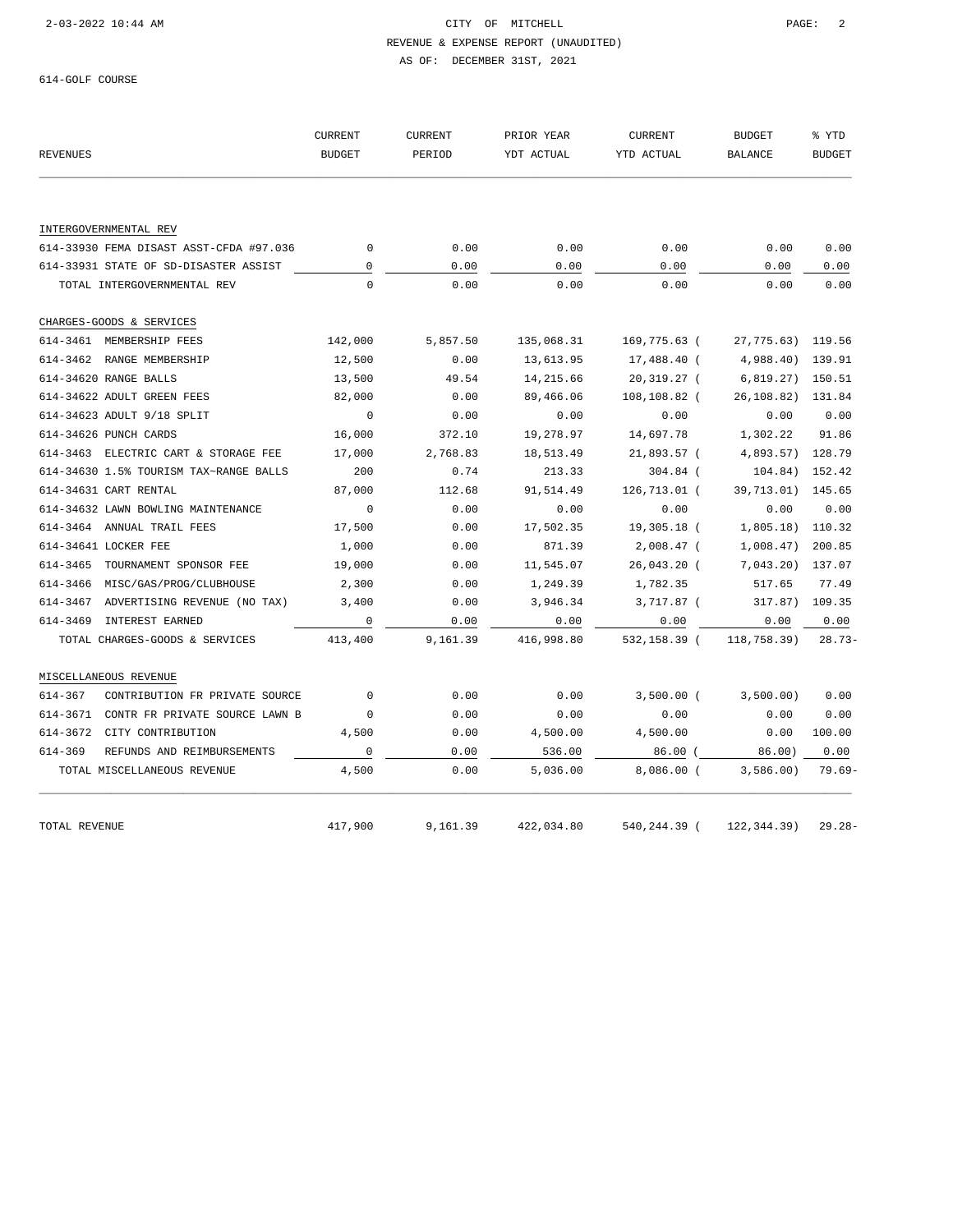REVENUE & EXPENSE REPORT (UNAUDITED) AS OF: DECEMBER 31ST, 2021

GOLF COURSE

|                                          | <b>CURRENT</b>           | <b>CURRENT</b> | PRIOR YEAR | <b>CURRENT</b> | <b>BUDGET</b>        | % YTD<br><b>BUDGET</b> |
|------------------------------------------|--------------------------|----------------|------------|----------------|----------------------|------------------------|
| DEPARTMENTAL EXPENDITURES                | <b>BUDGET</b>            | PERIOD         | YDT ACTUAL | YTD ACTUAL     | <b>BALANCE</b>       |                        |
|                                          |                          |                |            |                |                      |                        |
| OTHER                                    |                          |                |            |                |                      |                        |
| 614-45250-21610 ACCRUED LEAVE EXPENSE    | $\mathbf 0$              | 0.00(          | 12,416.37) | 0.00           | 0.00                 | 0.00                   |
| 614-45250-21620 PENSION EXPENSE          | $\mathbf 0$              | 0.00           | 8,140.37   | 0.00           | 0.00                 | 0.00                   |
| 614-45250-21630 OPEB EXPENSE             | $\mathbf 0$              | 0.00           | 3,880.00   | 0.00           | 0.00                 | 0.00                   |
| 614-45250-21670 DEPRECIATION EXPENSE     | $\mathbb O$              | 0.00           | 66,372.94  | 0.00           | 0.00                 | 0.00                   |
| TOTAL OTHER                              | $\mathbf 0$              | 0.00           | 65,976.94  | 0.00           | 0.00                 | 0.00                   |
| SALARIES                                 |                          |                |            |                |                      |                        |
| 614-45250-41100 SALARIES                 | 104,849                  | 7,219.00       | 89,726.86  | 61,946.31      | 42,902.69            | 59.08                  |
| 614-45250-41110 OVERTIME                 | 750                      | 0.00           | 2,960.48   | 646.50         | 103.50               | 86.20                  |
| 614-45250-41120 PART-TIME                | 57,500                   | 1,429.25       | 57,271.56  | 66,012.56 (    | 8,512.56)            | 114.80                 |
| 614-45250-41200 SOCIAL SECURITY/MEDICARE | 12,496                   | 636.82         | 11,051.11  | 9,252.53       | 3, 243.47            | 74.04                  |
| 614-45250-41300 RETIREMENT               | 6,351                    | 433.14         | 5,561.24   | 3,731.92       | 2,619.08             | 58.76                  |
| 614-45250-41500 GROUP INSURANCE          | 39,254                   | 2,643.59       | 33,557.50  | 31,753.68      | 7,500.32             | 80.89                  |
| 614-45250-41700 COMPENSATED ABSENCES     | $\overline{\phantom{0}}$ | 0.00           | 19,305.62  | 0.00           | 0.00                 | 0.00                   |
| TOTAL SALARIES                           | 221,200                  | 12,361.80      | 219,434.37 | 173, 343.50    | 47,856.50            | 21.63                  |
| <b>CURRENT EXPENSES</b>                  |                          |                |            |                |                      |                        |
| 614-45250-42100 INSURANCE                | 9,500                    | 0.00           | 9,072.71   | 9,515.40 (     |                      | 15.40) 100.16          |
| 614-45250-42200 GOLF PRO CONTRACT        | 70,000                   | 9,366.87       | 68,135.82  | 80,139.11 (    | 10, 139. 11) 114. 48 |                        |
| 614-45250-42250 PROFESSIONAL SERVICES    | $\mathbf 0$              | 0.00           | 0.00       | 0.00           | 0.00                 | 0.00                   |
| 614-45250-42300 PUBLISHING               | 2,500                    | 0.00           | 1,992.00   | $2,613.41$ (   | 113.41)              | 104.54                 |
| 614-45250-42500 REPAIR & MAINTENANCE     | 5,500                    | 0.00           | 12,442.18  | 7,580.59 (     | 2,080.59) 137.83     |                        |
| 614-45250-42600 SUPPLIES & MATERIALS     | 29,300                   | 5,056.00       | 20,335.24  | 29,260.35      | 39.65                | 99.86                  |
| 614-45250-42601 SUPPLIES-LAWN BOWLING    | $\mathbf{0}$             | 0.00           | 0.00       | 0.00           | 0.00                 | 0.00                   |
| 614-45250-42602 CHEMICALS                | 17,000                   | 0.00           | 20, 217.61 | 16,603.60      | 396.40               | 97.67                  |
| 614-45250-42603 SAND/GOLF COURSE         | 4,000                    | 0.00           | 4,679.65   | 4,027.53 (     | 27.53)               | 100.69                 |
| 614-45250-42604 TREES & SOD              | 2,000                    | 0.00           | 2,579.75   | 1,950.00       | 50.00                | 97.50                  |
| 614-45250-42610 GAS & FUEL               | 12,000                   | 399.00         | 9,013.18   | 11,999.77      | 0.23                 | 100.00                 |
| 614-45250-42650 UNIFORMS                 | 500                      | 103.99         | 249.95     | 245.98         | 254.02               | 49.20                  |
| 614-45250-42690 CHANGE IN INVENTORY      | $\overline{\phantom{0}}$ | 0.00           | 1,500.94   | 0.00           | 0.00                 | 0.00                   |
| 614-45250-42700 TRAVEL, CONF. & DUES     | 1,000                    | 0.00           | 696.00     | 944.99         | 55.01                | 94.50                  |
| 614-45250-42800 UTILITIES                | 13,000                   | 1,069.71       | 14,593.05  | 16,000.93 (    | 3,000.93) 123.08     |                        |
| 614-45250-42830 UTILITIES-WATER/SEWER    | 1,200                    | 374.10         | 1,252.83   | $1,855.07$ (   | 655.07) 154.59       |                        |
| 614-45250-42920 COMPUTER SOFTWARE        | 3,140                    | 0.00           | 3, 135. 25 | 3,382.45 (     | 242.45)              | 107.72                 |
| 614-45250-42931 SALES TAX                | 200                      | 0.22           | 212.30     | 270.06 (       | 70.06)               | 135.03                 |
| 614-45250-42940 LIABILITY CLAIM          | 0                        | 0.00           | 0.00       | 0.00           | 0.00                 | 0.00                   |
| 614-45250-42999 REFUNDS                  | $\mathsf 0$              | 0.00           | 1,014.38   | $2,275.00$ (   | 2,275.00)            | 0.00                   |
| TOTAL CURRENT EXPENSES                   | 170,840                  | 16,369.89      | 171,122.84 | 188,664.24 (   | 17,824.24)           | $10.43-$               |